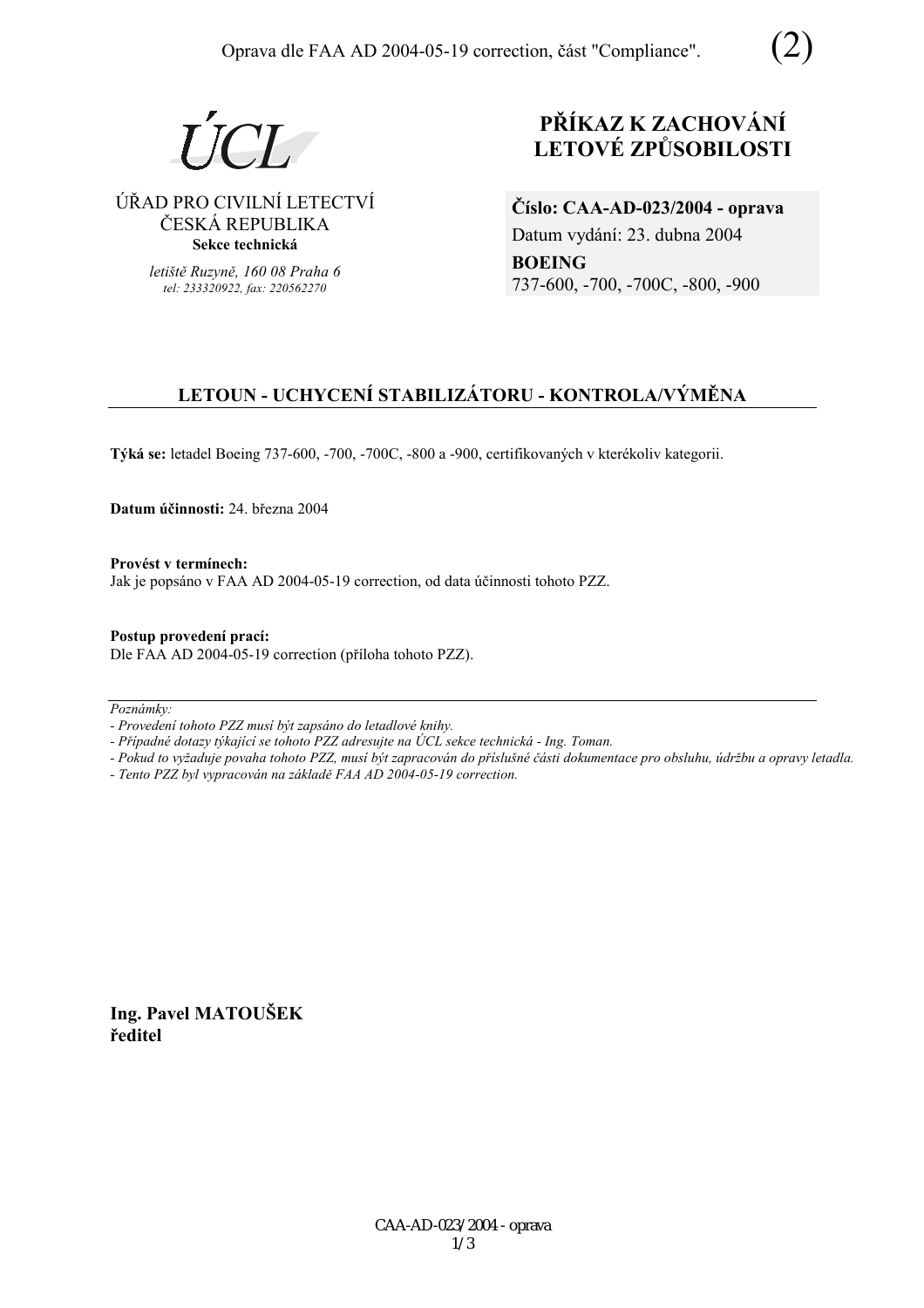#### **2004-05-19 Boeing:** Amendment 39-13514. Docket 2004-NM-03-AD.

*Applicability:* All Model 737-600, -700, -700C, -800, and -900 series airplanes, certificated in any category.

*Compliance:* Required as indicated, unless accomplished previously.

To detect and correct damaged rear spar attach pins or front spar attach bolts, which may lead to failure of the bolts or pins, and consequent loss of the stabilizer and loss of controllability of the airplane, accomplish the following:

## **Initial Inspection**

(a) Do a detailed inspection of the rear spar attach pins and front spar attach bolts that attach the horizontal stabilizers to the horizontal stabilizer center section for damage (e.g., pitting, corrosion, no plating (pins only), galling (bolts only), or wear), per the Accomplishment Instructions of Boeing Service Bulletin 737-55-1086, dated December 11, 2003. The inspection must be done at the later of the times specified in the threshold and applicable grace period columns in Table 1 of this AD. **Table 1.-Initial Compliance Time**

| тимну то типунат сотпримнее типе                                                                                                                                                    |                                                                                                                                                                                                                                                                                                                                                                                                                                                                                                                                             |
|-------------------------------------------------------------------------------------------------------------------------------------------------------------------------------------|---------------------------------------------------------------------------------------------------------------------------------------------------------------------------------------------------------------------------------------------------------------------------------------------------------------------------------------------------------------------------------------------------------------------------------------------------------------------------------------------------------------------------------------------|
| <b>Threshold</b>                                                                                                                                                                    | Grace period                                                                                                                                                                                                                                                                                                                                                                                                                                                                                                                                |
| 60 months since the date of issuance of the original<br>Airworthiness Certificate or the date of issuance of the<br>Export Certificate of Airworthiness, whichever occurs<br>first. | Prior to the accumulation of 15,000 total flight cycles or For airplanes on which Boeing Service Bulletin 737-55-<br>1074, dated August 15, 2002, has not been done as of<br>the effective date of this AD: Within 90 days after the<br>effective date of this AD.<br>For airplanes on which Boeing Service Bulletin 737-55-<br>$1074$ , dated August 15, 2002, has been done as of the<br>effective date of this AD: Within 24 months or $6,000$<br>flight cycles since accomplishment of the service<br>bulletin, whichever occurs first. |

**Note 1:** For the purposes of this AD, a detailed inspection is defined as: "An intensive visual examination of a specific structural area, system, installation, or assembly to detect damage, failure, or irregularity. Available

lighting is normally supplemented with a direct source of good lighting at intensity deemed appropriate by the inspector. Inspection aids such as mirror, magnifying lenses, etc., may be used. Surface cleaning and elaborate access procedures may be required."

## **Not Damaged and Not A Replaced or Repaired Pin or Bolt: Repetitive Inspections**

(b) If no damaged rear spar attach pin or front spar attach bolt is found during any detailed inspection required by paragraph (a) of this AD, and if that pin or bolt has not been replaced per paragraph (c) of this AD or repaired per Boeing Service Bulletin 737-55-1086, dated December 11, 2003, repeat the detailed inspection required by paragraph (a) of this AD thereafter at intervals not to exceed 9,000 flight cycles or 36 months, whichever occurs first, for that pin or bolt only.

#### **Damaged Pin or Bolt: Corrective Actions**

(c) If any damaged rear spar attach pin or front spar attach bolt is found during any inspection required by this AD, before further flight, accomplish applicable corrective actions (e.g., repair; replacement of pin and/or bolt with a new one; and detailed inspection of a stripped pin for pitting, corrosion, or galling) per the Accomplishment Instructions of Boeing Service Bulletin 737-55-1086, dated December 11, 2003.

## **Replaced or Repaired Pin or Bolt: Repetitive Inspections**

(d) If any rear spar attach pin or front spar attach bolt has been replaced with a new part per paragraph (c) of this AD, repeat the detailed inspection required by paragraph (a) of this AD thereafter at intervals not to exceed 15,000 flight cycles or 60 months, whichever occurs first, for the replaced pin or bolt only.

(e) If any rear spar attach pin or front spar attach bolt has been repaired per paragraph (c) of this AD, repeat the detailed inspection required by paragraph (a) of this AD thereafter at intervals not to exceed 9,000 flight cycles

> CAA-AD-023/2004 - oprava  $2/3$